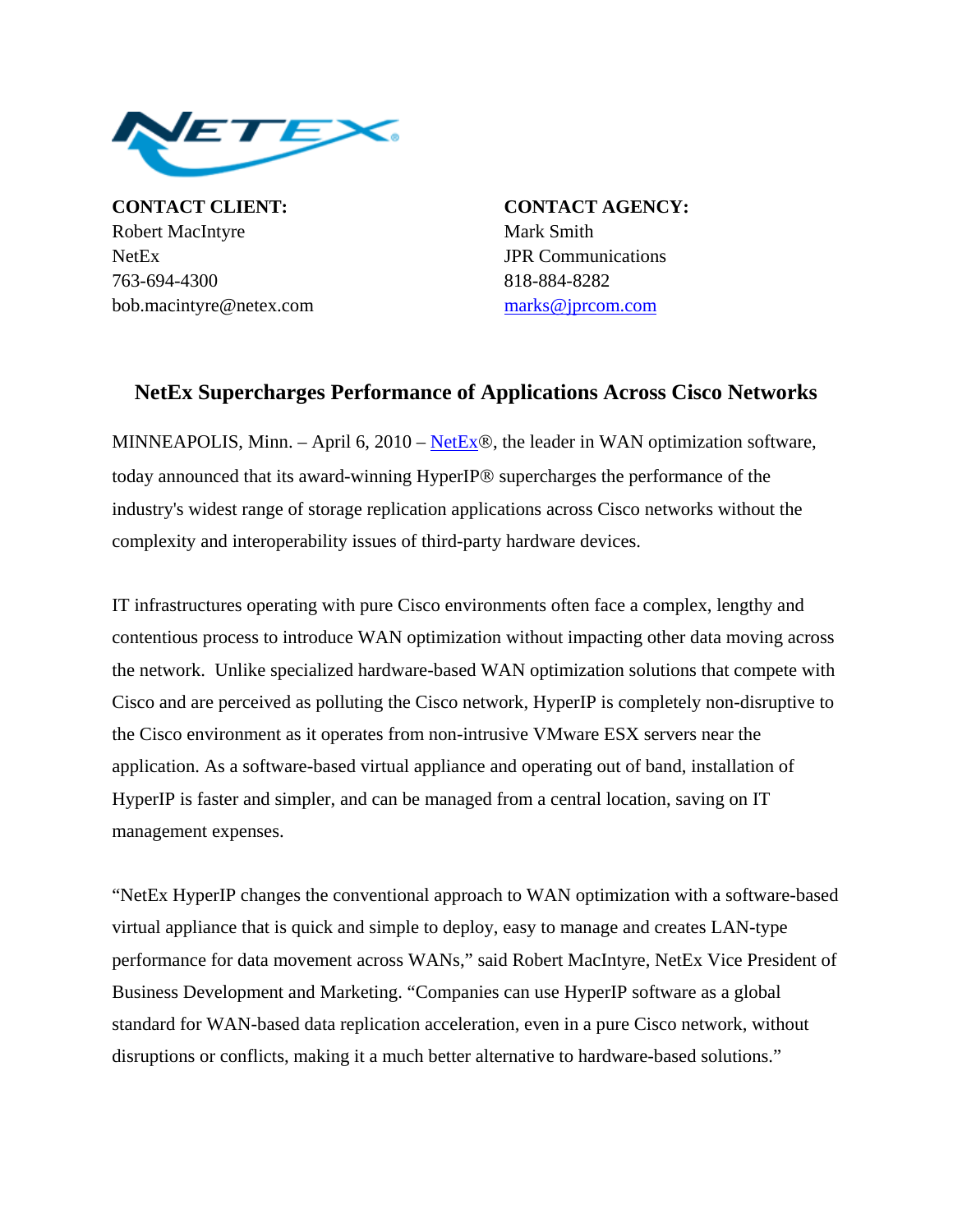HyperIP is an enabling technology that operates over Cisco networks supercharging the performance of the widest range of replication applications, including support for applications from EMC/Data Domain, Dell/EqualLogic, HP/LeftHand, IBM, Microsoft, Network Appliance, VEEAM and many others. Scalability to higher data rates can be achieved through a simple software key, eliminating the need for any forklift hardware appliance upgrades that may impact the network or production schedules.

A free download and trial is available from our website: [http://www.netex.com](http://www.netex.com/)

## **About HyperIP**

HyperIP is NetEx's award-winning business continuity and disaster recovery optimization solution for backup, recovery and data replication applications. Patent-pending technology accelerates and optimizes industry-leading data replication and file transfer applications by aggregating multiple data replication applications over a shared connection while mitigating the inherent network latency and network disruption for long-distance remote TCP data transmissions. HyperIP supports long-distance data transfers at up to 800 Mb/s, the highest performance of any WAN optimization solution on the market, and 25 to more than 100 percent faster than competitive products. Transfer speed is optimized for the full range of data management applications, including backup and remote replication and business continuance/disaster recovery (BC/DR). NetEx offers HyperIP as a plug-and-play appliance and as a software-only configuration, enabling customers to quickly deploy the acceleration software into their existing virtualized infrastructures.

## **About NetEx**

Formed in 1999 as a spin-off of Storage Technology Corporation (StorageTek®), privately-held NetEx is providing the world's fastest WAN optimization software in the industry, along with guaranteed data delivery, for over 20 years to more than 100 of the world's largest and most sophisticated organizations, including some of the most prestigious providers of financial, transportation and telecommunications services and government entities. Customers include BP, Telstra, NTT, Verizon, Qwest, Royal Bank of Scotland Group, Lloyds TSB, NDC Health, IRS, American, United Airlines and Kellogg. As a VMware Technology Alliance Partner, NetEx's